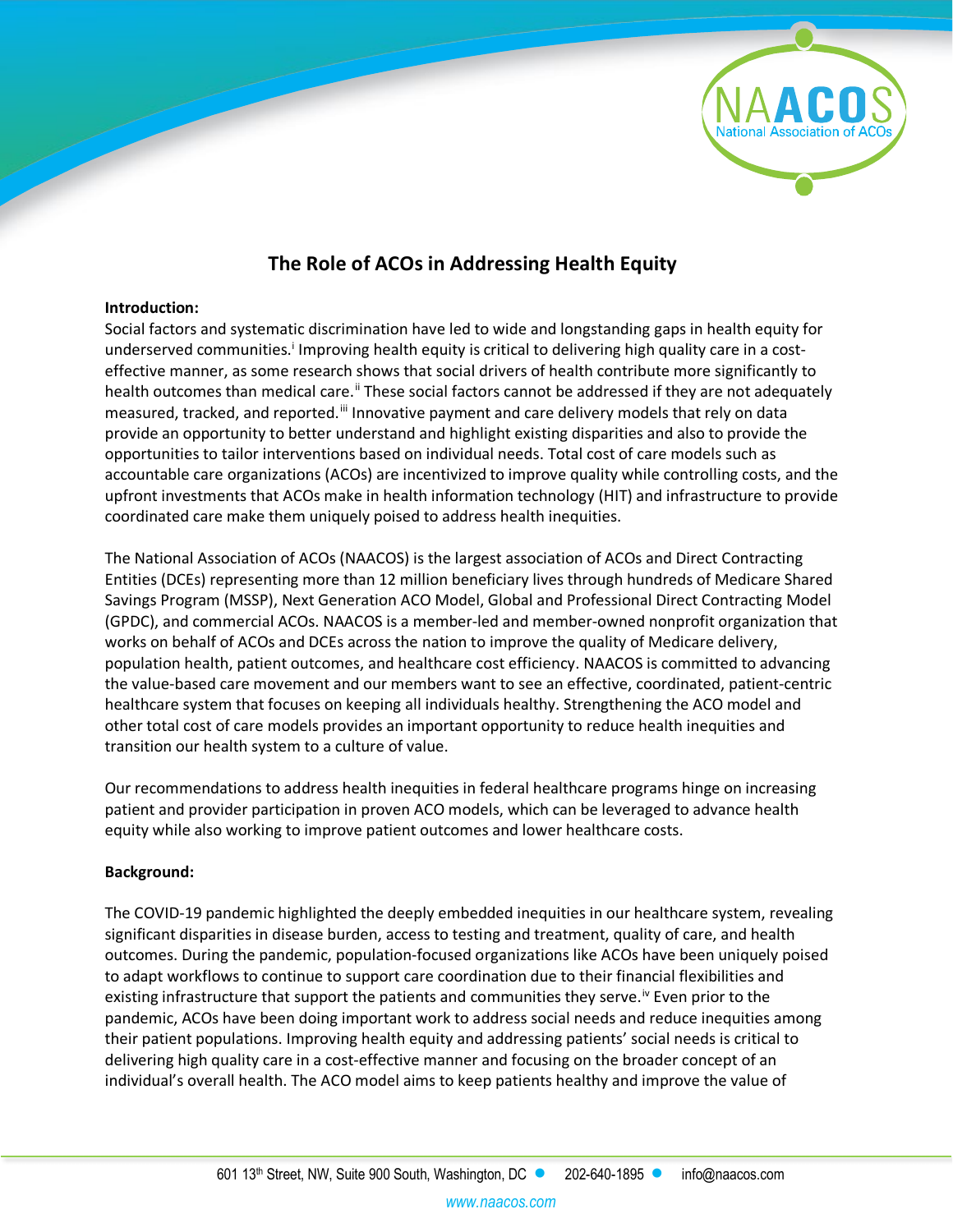services delivered whereas the traditional fee-for-service (FFS) model heavily ties reimbursement to caring for sick patients with less emphasis on whole-person, pre[v](#page-5-4)entive care. $v$ 

Studies have shown that ACOs are increasingly working to address patients' nonmedical needs to improve their health, such as partnering with other organizations in the community to meet housing and transportation needs and address food insecurity.<sup>[vi](#page-5-5)</sup> Other examples of initiatives being implemented by ACOs to improve health equity include:

- Leveraging information technology and analytics for targeted outreach to identify patients with unmet needs;
- Identifying discrepancies in patient populations and providing additional interventions to address identified gaps;
- Mapping to identify communities with poor internet access to address the digital divide;
- Focusing on end-stage renal disease (ESRD) and chronic kidney disease (CKD), which disproportionately affect Black patients to shift care to a better, less expensive setting that meets patient needs and preferences;
- Stratifying ambulatory-sensitive admission rates and primary care-sensitive emergency room visits by race/ethnicity to identify inequities; and
- Developing tools to identify and reach out to high-risk patients with trained staff to check for food and housing insecurity and verify that they have access to needed medications.

To continue and build upon these activities, ACOs need appropriate tools, data, financial incentives, and resources to address health equity and develop partnerships with community-based organizations (CBOs). Due to their accountability for the total cost and quality of care for a patient population, ACOs are uniquely positioned to develop and test health equity-focused interventions.

## **Recommendations:**

**1. Providing funding to support an expansion of social services to address health equity** Many ACOs already have or are developing initiatives to address social determinants of health (SDOH), improve health equity, and meet the social needs of their patients. However, financial barriers and resource constraints remain a major hurdle to this work, especially for smaller, physician-led ACOs. Without additional funding and incentives to do this important work, true

progress will not be realized. There are multiple avenues through which this could be achieved. CMS could provide grant funding to ACOs to expand and develop their connections with community-based organizations (CBOs) and to enhance ACOs' internal capacity to target underserved populations and meet social needs.

Additionally, the Center for Medicare & Medicaid Innovation (CMMI) could establish a voluntary model within the MSSP for ACOs focused on health equity. These ACOs could apply to the model and detail to CMMI how they would use the upfront funding to address health equity gaps in their patient populations. If the ACO generates shared savings, the initial investment could be recouped by CMS; and if it does not generate savings, the funds would be forgiven by CMS as long as the ACO remains in the program. This model would be similar in design to the Community Health and Rural Transformation (CHART) Model, which builds off the ACO Investment Model (AIM) that was one of the most successful CMMI models to date. This also aligns with recent recommendations from the Medicare Payment Advisory Commission (MedPAC) to test innovations within a population-focused model to control for cost and quality.<sup>[vii](#page-5-6)</sup>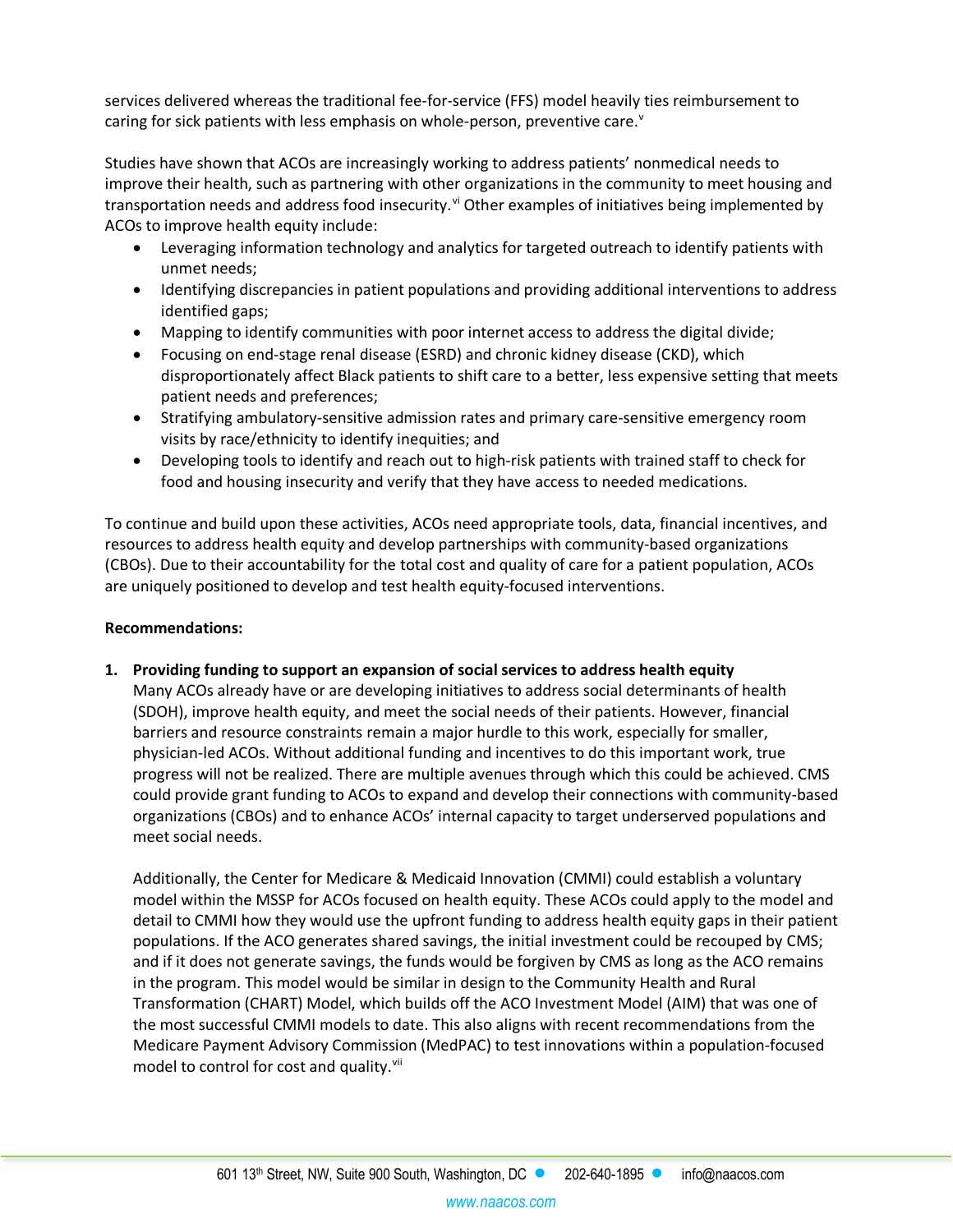## **2. Increasing benchmarks to benefit ACOs treating vulnerable populations**

Achieving favorable outcomes for patient populations with greater social risk may be more difficult or require different or additional resources than achieving the same level of outcomes in a more socially advantaged population.<sup>[viii](#page-5-7)</sup> However, providers are often not compensated for addressing these social risk factors in order to improve health outcomes. Due to the lack of investment in this area, providers are not able to address these concerns with their patients and are often discouraged from even screening for unmet social needs without being able to connect patients with adequate, appropriate resources.[ix](#page-5-8)

A study examining health systems that were investing in social determinants found that only 9.1 percent of health systems invest in social determinant and/or community health programs and of those investing health systems, 86 percent participate in an ACO, compared to only 52 percent of non-investing health systems.<sup>[x](#page-5-9)</sup> This shows that ACOs are more likely than non-ACOs to invest in social determinants work and this work could be supported and expanded by providing additional compensation for this work to be done. One way to achieve this is to update the MSSP benchmarking methodology to reflect the work that is being done. Benchmarks should be adjusted to fairly and appropriately compensate providers for providing care to vulnerable or underserved populations to reflect the differences in providing care.

- **3. Providing ACOs with both grant money and adjusted benchmarks to support this work** As noted previously, developing and implementing health equity initiatives requires data, infrastructure, relationships with CBOs, and other resources. In order to support the initiation and operation of such initiatives, ACOs should be provided with the opportunity to apply for upfront funding for innovations that aim to improve health equity. In addition to this, to promote sustainability of models that address health equity, financial benchmarks should be adjusted to account for the social complexity of certain populations. Providers serving large proportions of vulnerable or underserved patients should be fairly and appropriately compensated for the additional time and resources these patients require to achieve equitable health outcomes.
- **4. Adapting CMMI's CHART Model to cover urban areas that meet the definition of a distressed community and focusing on this model as a way to support ACO work in this area** The CHART Model aims to address disparities faced by rural populations by providing a way for rural communities to transform their healthcare delivery systems through innovative financial arrangements.<sup>xi</sup> The ACO Transformation Track of the model builds on the success of AIM, which has been one of the Innovation Center's most successful models to date. There is an opportunity to leverage this success to address health inequities among distressed communities in urban areas, in addition to rural areas as the model currently focuses on. We encourage CMS to begin an initial expansion of the model for ACOs that serve a high proportion of patients with negative SDOH, such as lack of education, housing instability, food insecurity, poverty, unemployment, etc. Then, the agency should expand the model further to make financial support to address SDOH needs available beyond "distressed" communities and within all value-based models.
- **5. Developing a supplemental Medicare benefit/service to allow ACOs to bill Medicare for things like beneficiary transportation—as part of a "chronic social determinant management" service (akin to chronic care management codes)**

CMS recognizes the importance of Chronic Care Management (CCM) as a critical component of primary care that contributes to better health outcomes. The agency began paying separately for CCM services delivered to Medicare patients with multiple chronic conditions in 2015.<sup>[xii](#page-5-11)</sup> However, to treat the whole patient and the conditions that contribute to chronic disease, social determinants of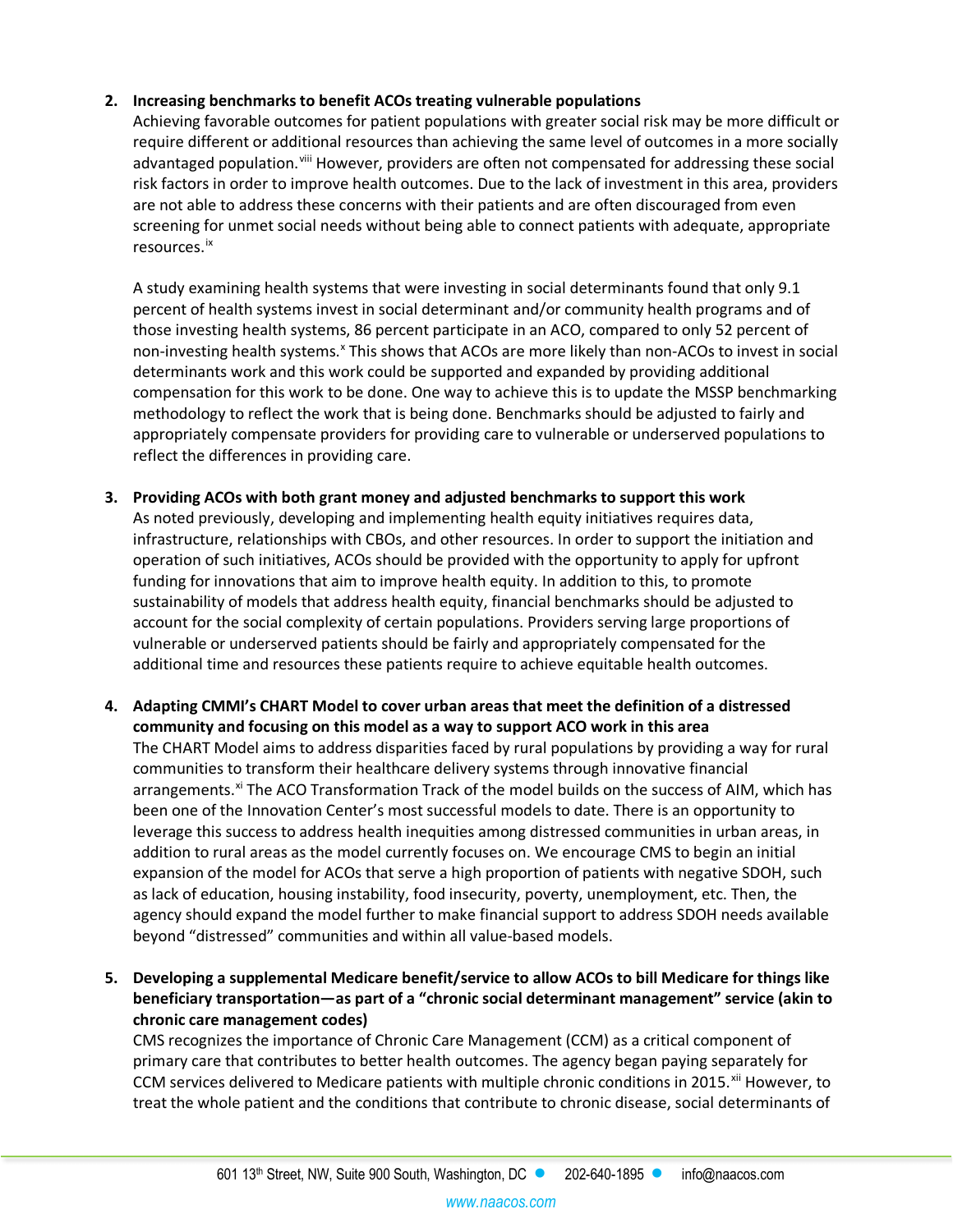health such as environments, cultures, and behaviors need to be considered and addressed.<sup>[xiii](#page-5-12)</sup> This could be accomplished through chronic social determinants management services, modeled after CCM, to allow ACOs to bill Medicare for services that address social determinants, improve health equity, and meet social needs.

#### **6. Providing additional flexibility with Medicare rules for ACOs to deliver supplemental benefits to patients to help address health equity**

As ACOs continue to develop and test innovative approaches to improving health equity, they require additional flexibility with Medicare rules for providers to deliver supplemental benefits. To support ACOs' work, NAACOS recommends that Health and Human Services (HHS) and CMS offer additional flexibilities to allow ACOs to deliver benefits related to transportation, housing, food insecurity, as well as supports for other social needs. There is precedent in Medicare for allowing such flexibilities, recently illustrated by new policies in Medicare Advantage (MA) that allow premium dollars to go towards addressing social needs. The Bipartisan Budget Act of 2018 expanded the types of benefits that may be offered by MA plans for chronically ill patients. Xiv Some examples of supplemental benefits that may be offered include food, pest control, indoor air quality equipment, structural home modifications, and others.

As population health-focused organizations, ACOs are incentivized to address health equity in order to improve the total quality of care for the populations they serve. Many ACOs are already leveraging their data and health IT infrastructure to identify target populations for improving health equity. Since ACOs are held accountable for the total health outcomes of the populations they serve and the total cost of care, they should be allowed similar flexibilities in how they allocate resources to meet the needs of a certain population. Caring for patients with greater social risk requires more time and resources, and providers will not be able to meet the needs of these patients without appropriate flexibilities and funding.

**7. Ensuring quality requirements are thoughtfully designed and implemented to incentivize ACOs to further target quality improvement efforts for populations struggling with health inequities** ACOs have made great strides in improving quality in the MSSP. Quality improvement is a cornerstone of the ACO model. Improving health equity is critical to delivering high quality care in a cost-effective manner. While performance on the MSSP quality measures appears very high across most ACOs in the program today, if this performance is stratified by race, ethnicity and other factors, we suspect there is more room for targeted improvement for populations that may have access issues and increased unmet social needs. In combination with providing additional funding to do more targeted work with this population, stratifying quality measure performance by race and ethnicity as a starting point could provide ACOs with additional opportunities to improve the health of the population they serve. However, before this can be done, there must be broader efforts to incentivize necessary data collection and standardization. This can first be done by implementing incentives for ACOs to report such data, using a step-wise approach that could be utilized to improve data collection and eventually adjust quality requirements to allow ACOs to advance quality improvement for the underserved.

Additionally, requiring ACOs to report and be evaluated on all patients across all payers rather than just ACO-assigned Medicare beneficiaries may adversely affect ACO practices treating vulnerable populations, such as those with high rates of Medicaid and uninsured patients. For example, many ACOs have relationships with Federally Qualified Health Centers (FQHCs) to provide care to their assigned beneficiaries. Differences in the medical complexity, social needs, or other factors in these populations will skew performance on quality measures and penalize ACOs and ACO practices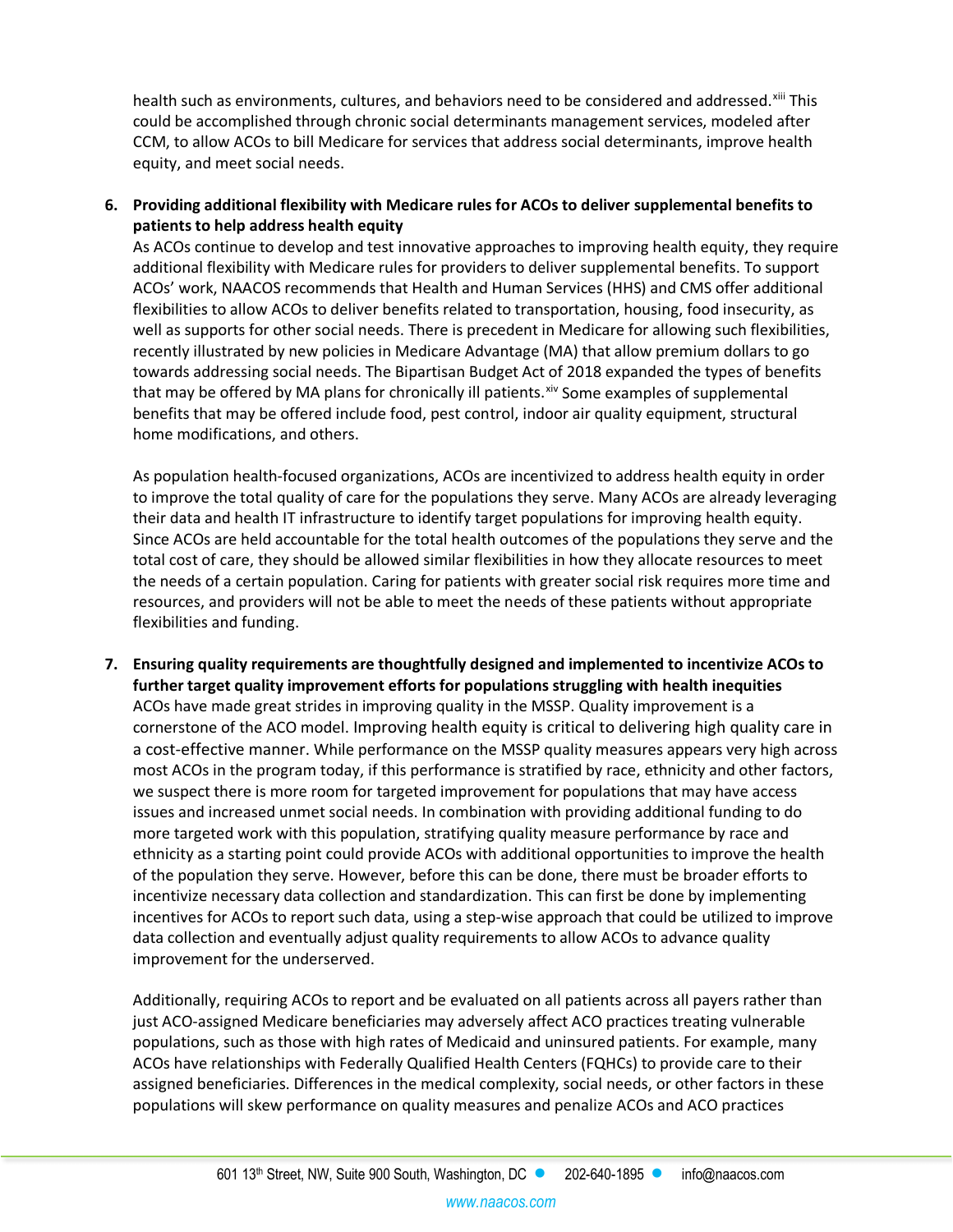treating more vulnerable populations at a time when they need the resources the most. For this reason, a more thoughtful approach is required when looking at applying electronic clinical quality measures (eCQMs) to ACOs and, therefore, requiring quality reporting and assessment on each measure for all patients meeting the measure criteria, regardless of payer or whether the patient is an assigned-ACO patient.

**8. Leveraging the ACO model to test expansions in telehealth for the ability to improve access and quality while controlling costs**

In the wake of the COVID-19 pandemic, ACOs were able to quickly pivot to telehealth and remote patient monitoring to meet the needs of their patients in a safe and accessible manner. Virtual care has provided unprecedented access for patients, but it has become clear that uncertainty as to the future of telehealth under Medicare will halt or reverse further adoption and utilization—to the detriment of both patients and providers. While the digital divide remains an issue for patients without access to reliable broadband services, telehealth has greatly expanded access to primary and specialty care for patients in rural areas with limited access to services.

NAACOS supports broader telehealth coverage and wants to see many of the flexibilities granted during the COVID-19 pandemic be made permanent; however, there are concerns about potential adverse effects on spending and ACO attribution. To ensure that telehealth is expanded in a costeffective manner that supports the continued delivery of high-quality care and does not disrupt ongoing patient-provider relationships, we recommend ACOs and other APMs be used to test broader reforms. To prevent a disruption in care continuity, incentives should be provided to have care delivered in virtually integrated practices as part of an ongoing comprehensive care strategy. Deference should be given to Medicare providers such as ACOs, who are accountable for patients' spending, quality, and health outcomes.

#### **9. Improving ACOs' access to data needed for care coordination**

NAACOS continues to call for the alignment of 42 CFR Part 2 (Part 2), which governs patient substance abuse treatment records, with the Health Insurance Portability and Accountability Act (HIPAA). This alignment will improve care coordination and quality improvement and allow ACOs and other providers to deliver the kind of patient-centered, well-coordinated care necessary to improve health outcomes and reduce inequities. Section 3221 of the Coronavirus Aid, Relief, and Economic Security (CARES) Act helped to align Part 2 with HIPAA by allowing the sharing of this important data after initial patient consent; however, implementation has been challenging. Currently, ACOs lack access to the full suite of necessary information to allow them to achieve the goals of wellcoordinated patient care, improved quality, and preventive care required to limit opioid overdose deaths and other adverse events associated with substance use disorder (SUD). While ACOs are provided claims data through Claim and Claim Line Feed (CCLF) files, these data lack SUD-related information, thus limiting ACOs' ability to treat the whole person and potentially harming patient care and outcomes.

While SUD affects all racial and ethnic groups, Black and Latinx Americans are less likely to complete treatment for SUD. By equipping providers with the necessary information for coordinated, wholeperson care, these disparities can begin to be addressed. NAACOS [asserts](https://www.naacos.com/naacos-letter-calls-on-cms-and-samhsa-to-provide-acos-access-to-substance-use-disorder-claims-data)<sup>[xv](#page-5-14)</sup> that current regulations allow CMS to deliver unredacted claims data to ACOs. W[e urge](https://www.naacos.com/brooks-lasure-letter)<sup>[xvi](#page-5-15)</sup> HHS and CMS to work together to send SUD-related claims data to providers practicing in APMs to help support their work in population health management and SUD-focused initiatives. As mentioned, many ACOs are implementing new initiatives to address health inequities, but these programs cannot effectively